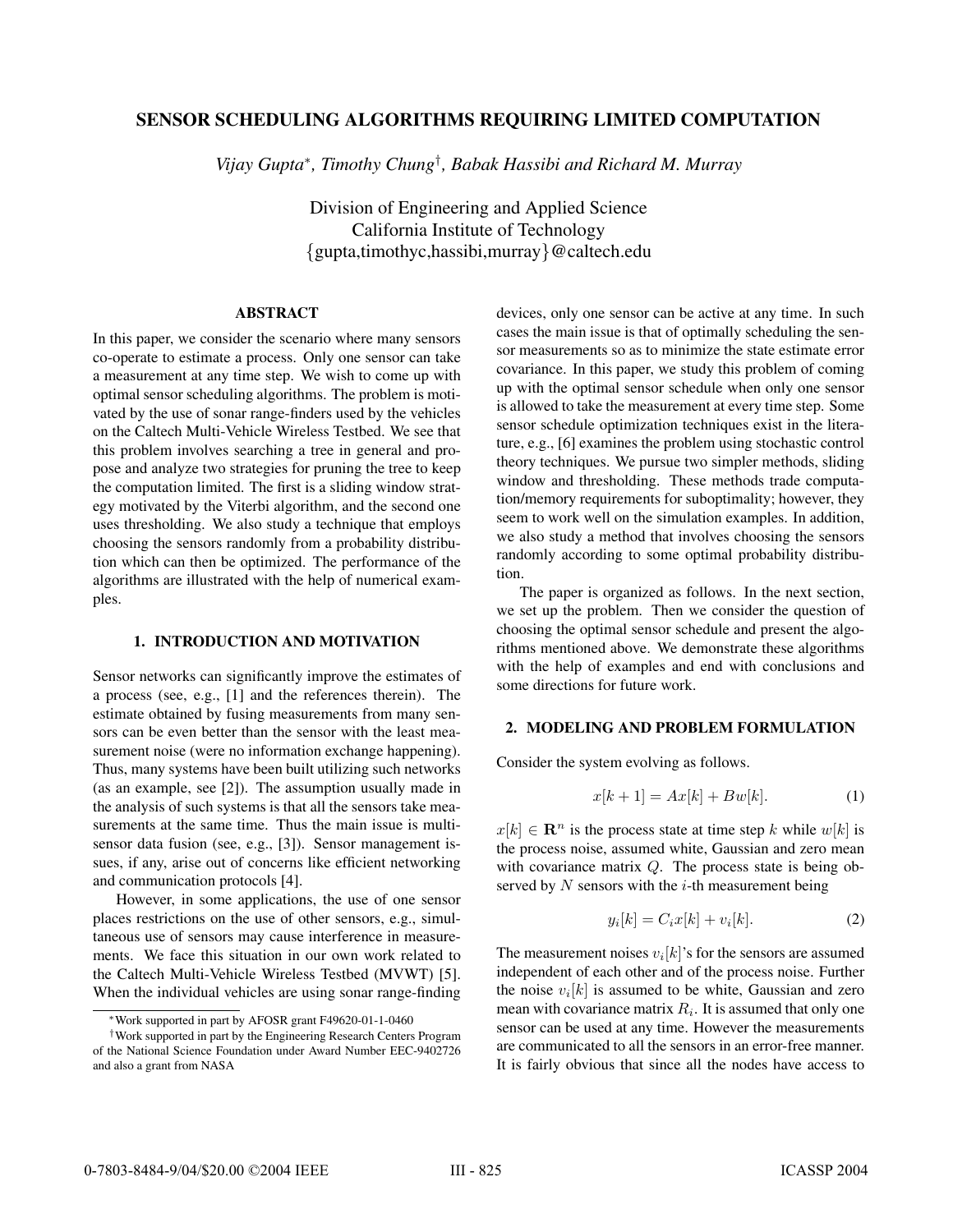the same measurements, all the state estimates are the same. Moreover, given a particular sensor schedule, the optimal estimate is obtained by a Kalman filter assuming a timevarying sensor. If we denote the estimate at time step  $k$ given measurements till time steps  $k-1$  by  $\hat{x}[k]$ , we can write

$$
\hat{x}[k+1] = A\hat{x}[k] + K_k(y_j[k] - C_j\hat{x}[k])
$$
  
\n
$$
K[k] = AP[k]C_j^T(C_jP[k]C_j^T + R_j)^{-1}
$$
  
\n
$$
P[k+1] = (A - K[k]C_j)P[k](A - K[k]C_j)^T
$$
  
\n
$$
+ BQB^T + K[k]R_jK[k]^T,
$$

where we have assumed that the  $j$ -th sensor takes the measurement at time step k. Assuming the initial state  $x[0]$  has mean zero and covariance  $\Pi_0$ , the initial condition for above recursions is given by  $P[0] = \Pi_0$  and  $\hat{x}[0] = 0$ .

It is obvious that the minimum error covariance  $P[k]$ achievable is a function of the sensor schedule. Thus, a more general problem is that of finding the optimal switching sequence. For simplicity and without loss of generality, we consider only two sensors and define the cost function to be the sum of the traces of the error covariance matrices for the two sensors over the running time of the system.

#### **3. OPTIMIZATION ALGORITHMS**

We can represent all the possible sensor schedule choices by a tree structure. The depth of any node in the tree represents time instants with the root at time zero. The branches correspond to choosing a particular sensor to be active at that time instant. Thus, the path from the root to any node at depth d represents a particular sensor schedule choice for time steps  $0$  to  $d$ . We can associate with each node the cost function evaluated using the sensor schedule corresponding to the path from the root to that node. Obviously, finding *the* optimal sequence requires traversing all the paths from the root to the leaves. This procedure might place too high a demand on the computational and memory resources of the system. Moreover, in practical applications  $N$  might not be fixed a-priori. Hence we need some sort of on-line optimization procedure. We present some approximations which address these difficulties. The first two approximations aim at pruning the tree so as to keep it to a manageable size while trying not to lose the optimal sequence. The third algorithm aims at doing away with traversing the tree altogether although it tries to minimize only the expected steady state error covariance. We now consider these three schemes.

*Algorithm 1: Sliding Window:* This algorithm is similar to a pseudo real time version of the Viterbi algorithm. We define a window size d where  $d < N$ . The algorithm proceeds as follows:

1. Start from root node with time  $k = 0$ .

- 2. (a) Traverse all the possible paths in the tree for the next d levels from the present node.
	- (b) Identify the sensor sequence  $S_k, S_{k+1}, S_{k+2}, \ldots$ ,  $S_{k+d-1}$  that yields the minimum cost at the end of this window of size  $d$ .
	- (c) Choose the first sensor  $S_k$  from the sequence.
- 3. (a) If  $k = N$  then quit, else go to the next step.
	- (b) Designate the sensor  $S_k$  as the root.
	- (c) Update time  $k = k + 1$ .
	- (d) Repeat the traversal step 2.

The window size  $d$  is an arbitrary parameter. If it is large enough, the sequence yielding the lowest cost will resemble the optimal sequence for the entire time horizon. Also note that when we slide the window, we already have the error covariances for the first  $d - 1$  time steps stored; hence they do not need to be recalculated.

*Algorithm 2: Thresholding:* This algorithm is similar to that presented in [7], in the context of choosing the optimal controller from a set of many possible choices. We define a cut-off factor  $f \geq 1$ . The algorithm proceeds as follows:

- 1. Start from root node with cost 0.
- 2. (a) Traverse the tree by one step through all possible paths from the current node.
	- (b) Calculate the minimum cost till that time step.
	- (c) Prune away any branch that yields cost greater than f times the minimum.
	- (d) For the remaining branches, denote the cost of the nodes as the cost achieved by moving down the tree till the node.
- 3. Consider each node in the next time step as the root node and repeat the pruning step 2.
- 4. After N time steps or a sufficiently large time interval, declare the optimal sequence to be the one yielding the minimum cost till that time step.

The intuition behind the method is that any sequence which yields too high a cost at any intermediate time step would probably not be the one that yields the minimum cost overall. By playing with the factor  $f$ , we obtain a trade-off between the certainty that we would not prune away the optimal sequence and the number of branches of the error covariance tree that need to be traversed.

*Algorithm 3: Randomly Chosen Sensors:* In this algorithm, at each step, the sensors are chosen randomly according to some probability distribution, such that the  $i$ -th sensor is chosen with probability  $q_i$ . The probability distribution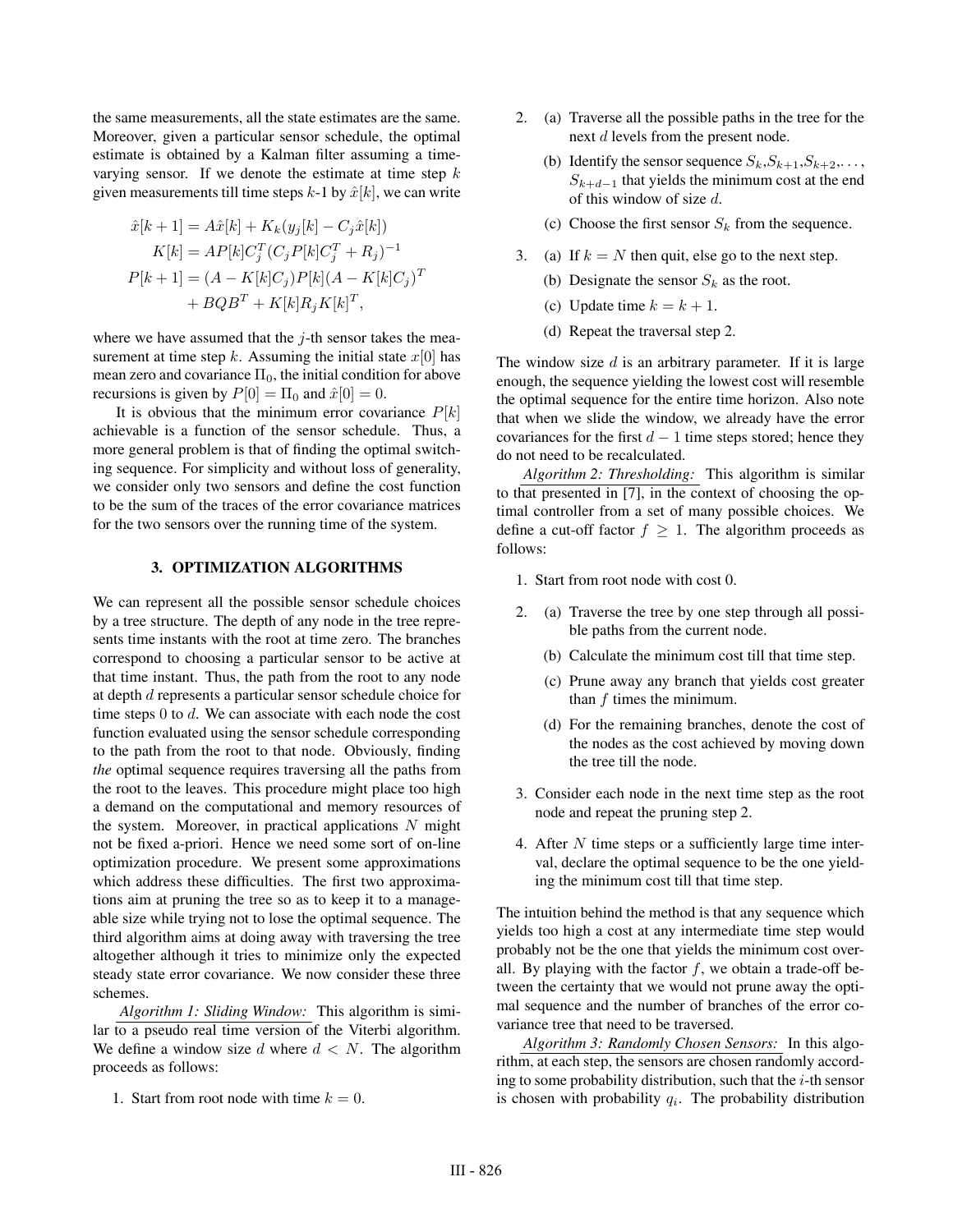is then chosen so as to minimize the expected steady state error covariance. Note that we can not calculate the exact value of the error covariance since that will depend on the specific sensor schedule chosen. Hence we optimize the expected steady-state value of the error covariance. Thus we are interested in

$$
E[P[k+1]] = E[BQB^{T} + AP[k]A^{T}] - \Delta,
$$

where  $\Delta$  equals

$$
E\left[AP[k]C[k]^T(R[k]+C[k]P[k]C[k]^T)^{-1}C[k]P[k]A^T\right].
$$

The quantity  $R[k]$  is the sensor noise that depends on the particular sensor chosen at time step  $k$ . Explicitly evaluating this expectation appears to be intractable. We can however obtain an upper bound as follows [8]. First note that the quantities  $P[k]$  and  $C[k]$  are independent. Moreover, since  $P$  is positive semi-definite and  $R$  is positive definite,  $AP C<sup>T</sup> (R + C P C<sup>T</sup>)<sup>-1</sup> C P A<sup>T</sup>$  is convex in P and we can apply Jensen's inequality. Using these facts yields the upper bound

$$
E[P[k+1]] \le BQB^T + AE[P[k]]A^T - \sum q_i \Delta_i, \quad (3)
$$

where  $\Delta_i$  equals

$$
A\left[E[P[k]]C_i^T(R_i+C_iE[P[k]]C_i^T)^{-1}C_iE[P[k]]\right]A^T.
$$

Following [9], we can prove that as long as  $A$  is stable, the modified Riccati recursion in equation (3) converges and the expected value of error covariance is the unique positive semi-definite solution of the correspoding modified algebraic Riccati equation. Note that A being stable is the usual case in practical applications of estimation.

The algorithm thus consists of choosing  $q_i$ 's so as to optimize the upper bound as a means of optimizing the expected steady state value of  $P_k$  itself. The optimization problem is solved under the constraint that all  $q_i$ 's should be non-negative and should sum up to 1. The problem can be solved by the gradient search algorithm or even by brute force search for small N.

#### **4. SIMULATION RESULTS**

In this section, we walk through an example demonstrating the use of algorithms developed above. We assume three sensing vehicles trying to locate a non-cooperating target. We model the target vehicle with the standard constant acceleration model [10] in two dimensions. Thus with a discretization step size of  $h$ , the dynamics of the vehicle can be modeled as in equation (1) with

$$
A = \begin{bmatrix} 1 & 0 & h & 0 \\ 0 & 1 & 0 & h \\ 0 & 0 & 1 & 0 \\ 0 & 0 & 0 & 1 \end{bmatrix} \qquad B = \begin{bmatrix} h^2/2 & 0 \\ 0 & h^2/2 \\ h & 0 \\ 0 & h \end{bmatrix}.
$$

The sensor model is the usual sonar model [11]. If the sensor is oriented at an angle  $\theta$  to the global x-axis the vehicle's measurement in the global frame is given by

$$
y(k) = \begin{bmatrix} 1 & 0 & 0 & 0 \\ 0 & 1 & 0 & 0 \end{bmatrix} x(k) + \begin{bmatrix} \cos \theta & -\sin \theta \\ \sin \theta & \cos \theta \end{bmatrix} v(k).
$$

The sensor noise has two components, range noise and the bearing noise. The range noise increases with the distance of the sensor from the target and the bearing noise variance can usually be modeled as a fixed multiple of the range noise variance for a given sensor. For simplicity, the two noises can be assumed independent.

In the numerical example, we consider  $h = 0.2$ . and the noise covariance matrices equal to

$$
Q = \begin{bmatrix} 1 & 0.25 \\ 0.25 & 1 \end{bmatrix} \qquad R_1 = \begin{bmatrix} 3.24 & 0 \\ 0 & 0.04 \end{bmatrix}
$$

$$
R_2 = \begin{bmatrix} 2.25 & 0 \\ 0 & 0.36 \end{bmatrix} \qquad R_3 = \begin{bmatrix} 2.56 & 0 \\ 0 & 0.16 \end{bmatrix}.
$$

The first sensor is placed at position corresponding to  $\theta =$ 0°, the second sensor at  $\theta = 90^\circ$  and the third at  $\theta = 45^\circ$ . We compare the algorithm performances over a time horizon of 15 steps. The cost function is simply the sum of the trace of the error covariance matrices of the three sensors from time  $k = 0$  to time  $k = 15$ .

Note that the simple strategy of always choosing any one sensor is not optimal. In fact we can easily verify that even a random sensor switching strategy usually reduces the cost. Calculating an optimal sequence by the use of algorithms discussed earlier can lead to significant improments. Figure 1 shows the improvement in the cost due to the predicted (sub)-optimal sensor sequence over using only the sensor 1 as a function of varying window sizes. The improvements over the strategy of using only sensor 2 or sensor 3 are even bigger. It can be seen from the figure that even a window size of  $k = 1$  leads to more than 20% improvement in the cost by predicting a good sensor switching strategy. Figure 2 shows the improvement in cost due to the optimal sensor sequence predicted by the thresholding protocol as the cut-off factor  $f$  is varied. Again, a large improvement can be obtained by using a fairly small thresholding factor. The optimal probability distribution for the random choice algorithm by optimizing the upper bound in equation (3) is  $q_1 = 0.45$  and  $q_2 = 0.23$ . If we find the optimal sequence by the thresholding algorithm, it turns out that in the steady state, the percentage of sensor 1 and sensor 2 in the sequence is each about 40%. For the probability distribution  $q_1 = 0.45$  and  $q_2 = 0.23$ , the steady state value of the upper bound of the sum of traces of the expected error covariance matrices for the three sensors turns out to be 2.51, which compares well with the value of about 2.2 obtained by the optimal strategy found from the thresholding algorithm.